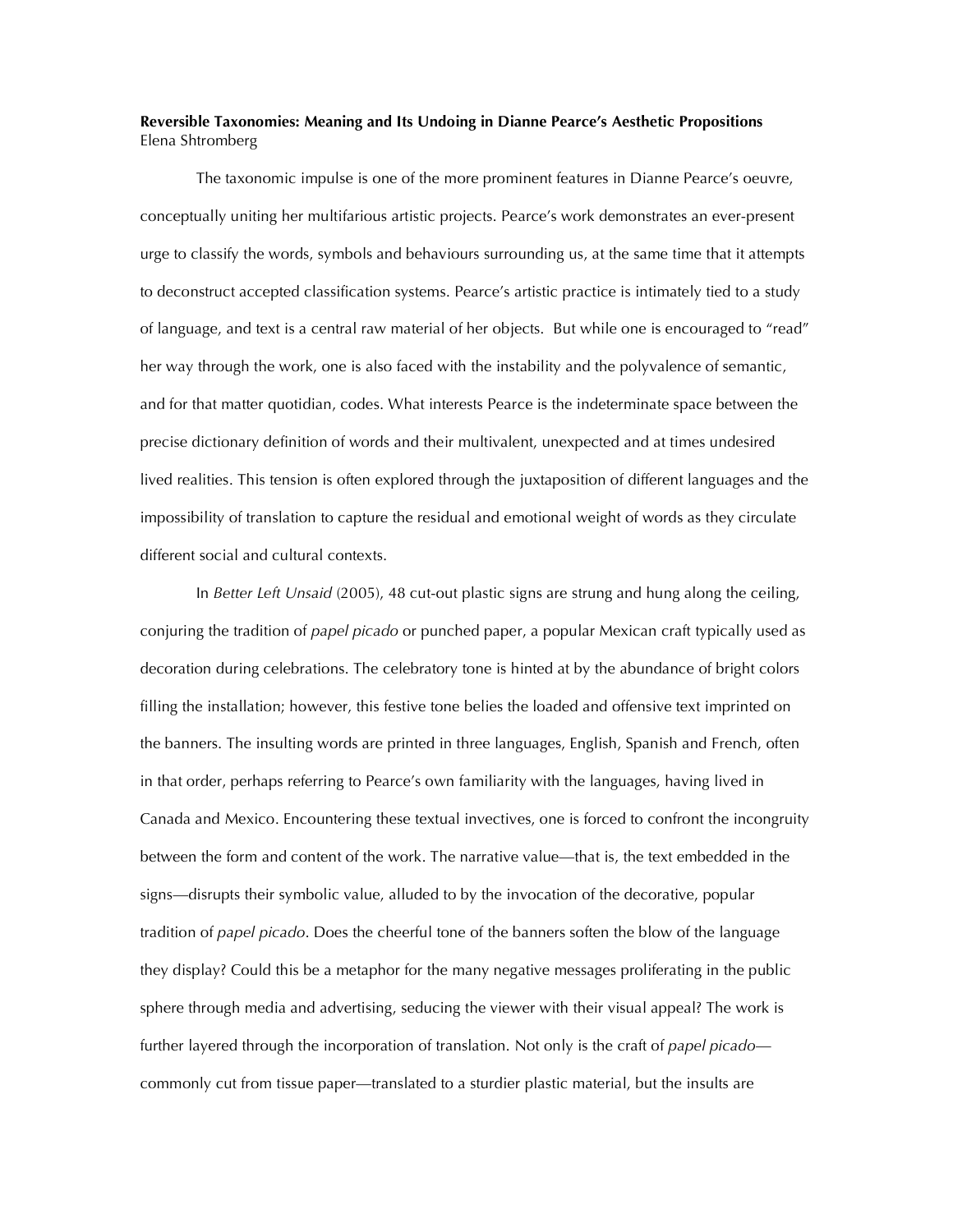translated as well. Language and its contingence on cultural context is thus brought into sharper focus. In the sign displaying Dog Perra Chienne, one must recognize the popular use of dog to refer not only to the domestic mammal but also to someone who is unattractive. The meaning shifts in the different linguistic contexts. Without the anchor of cultural context, the offensive words are drained of affective value, and they symbolically act and literally hang as floating signifiers.

Another semantic operation is at play in *Stammer and Rustle* (2006-07), a spiral made out of white porcelain letters placed on the floor to reenact a quote from French semiotician, Roland Barthes's book *The Rustle of Language* (1986), or more specifically the opening lines of the eponymous essay. The meaning of Barthes's text, translated into Spanish and recontextualized through the exhibition space, eventually dissolves into a jumble of letters in the centre of the spiral, another bundle of signifiers. The viewer of the piece is meant to circumambulate the text, a movement typically reserved for experiencing sacred objects. Entering the work in this way strengthens the bond between the viewer and the work. The act of reading is dependent on the act of walking, activating the body of the spectator into motion. One is propelled to experience the work by performing the same pauses and repetitions in walking that Barthes describes in the act of stammering. Meaning thus becomes contingent on the reader/spectator's performative relationship to the text, encouraging the possibility of multiple interpretations.

This interpretive multiplicity is more explicitly on display in Pearce's work *Polyphonic Novel* (2006-07). The title of the work cites Russian literary critic and semiotician Mikhail Bakhtin's term for a text characterized by a multiplicity of voices. Pearce's work actualizes such a model in artistic practice by opening up the act of creation to the public. The work itself comprises 516 rubber stamps of images from the Webster's Dictionary that are placed in bins on a table, where participants are then encouraged to create a visual text through the free interplay of images. These texts are then tacked onto a corkboard hanging on the wall, where they accrue meaning through their placement next to other texts. The ensuing visual display is a cacophony of symbols, images and text that is impossible to navigate in any coherent, linear way. Instead, the resulting landscape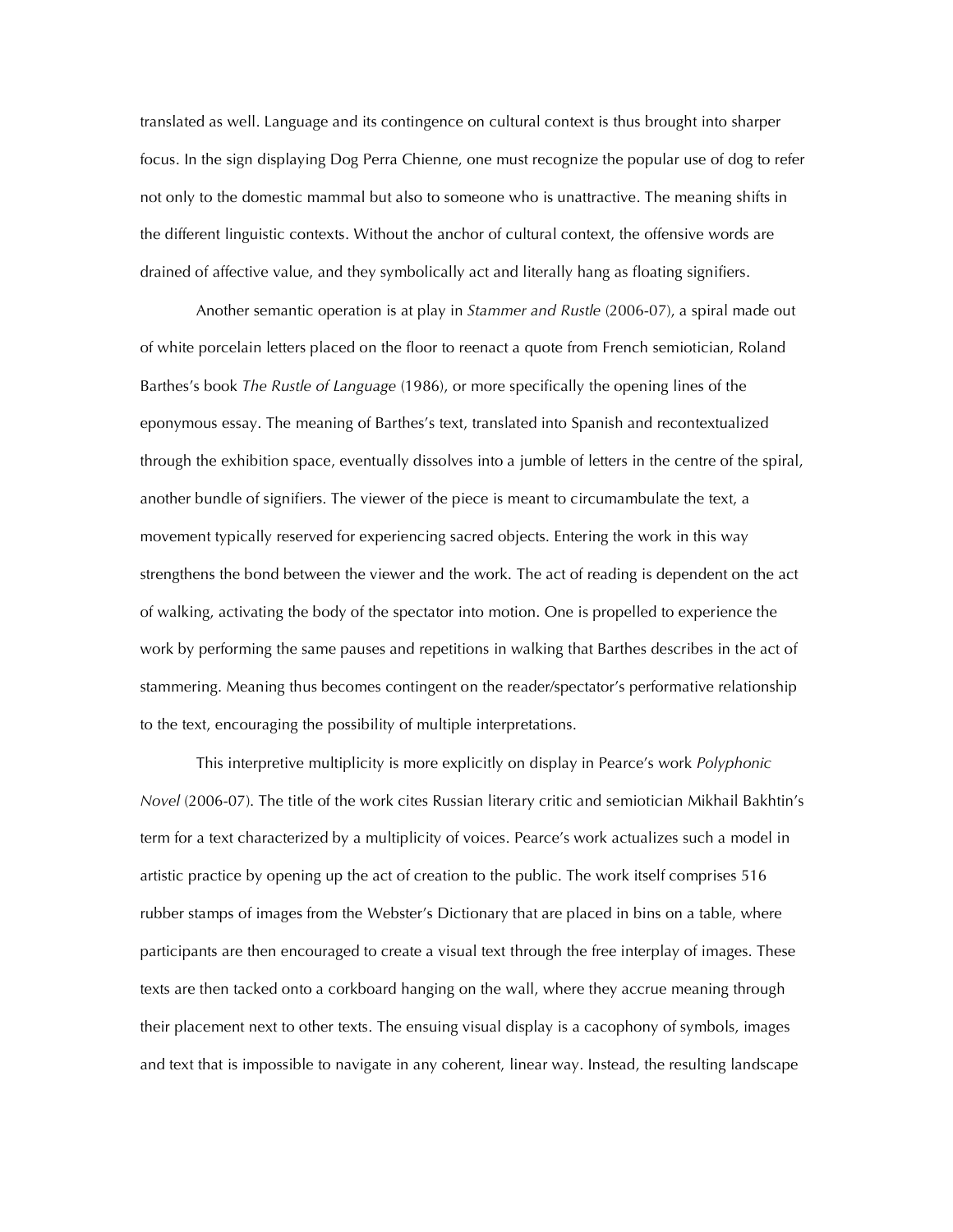is a fragmented collage of ideas and meanings that reflects on the complexity of language in today's society.

*Tusovka: Indisciplined Meetings* (2010) is closely related to *Polyphonic Novel*. It comprises a series of ten small blocks of paper—the kind one uses to jot down notes, to-do lists, etc. Each block is devoted to a series of letters and each page includes an illustration, as well as its dictionary correlate in both English and Spanish. The series in its entirety contains an inventory of 516 illustrations drawn from the Ninth New Webster's Collegiate Dictionary. The cover page of each paper block contains an image of a group of students being preached to by a man in a suit, whose arms are raised, underlined by the title, *Tusovchiks*, and the name of the artist. The students in question invoke the Soviet era through a number of visual codes. The homogenous student body is purposefully groomed and their tidy uniforms speak to physical discipline, or at the very least the rooting out of difference. The children stand eagerly poised to listen, and one girl holds up a sign that reads *Indisciplined Meetings*, pointing to a tension between the visual codes of discipline and the textual code referred to by 'indiscipline'. Are these students capable of contesting discipline? Pearce has declared that she is invested in the idea of indiscipline, which she translates as "unruly encounters between the public and the work." *Tusovchik*, as Pearce explains on the last sheet of each paper block of paper, is a Russian slang word and implies a participant in *tusovka*, a "postproductive community of a purely simulative kind," or "an artistic and intellectual community or association." In this community, she claims, meetings are vital, and so it is through presence, "individual flexibility and acceptance of the other," rather than through subversion that indiscipline is activated. The space of the meeting depicted on the cover of the blocks of paper is recast in the meeting of the participants of the work, who are invited to create as they please, using stamps and crayons in a schoolroom-like workshop area. Here, the illustrations, accompanied by their dictionary definition in Spanish and English, are reconfigured in spontaneous directions, once again affirming a polyphonic existence of signs, but also crafting different and perhaps more interesting taxonomies and semantic possibilities.